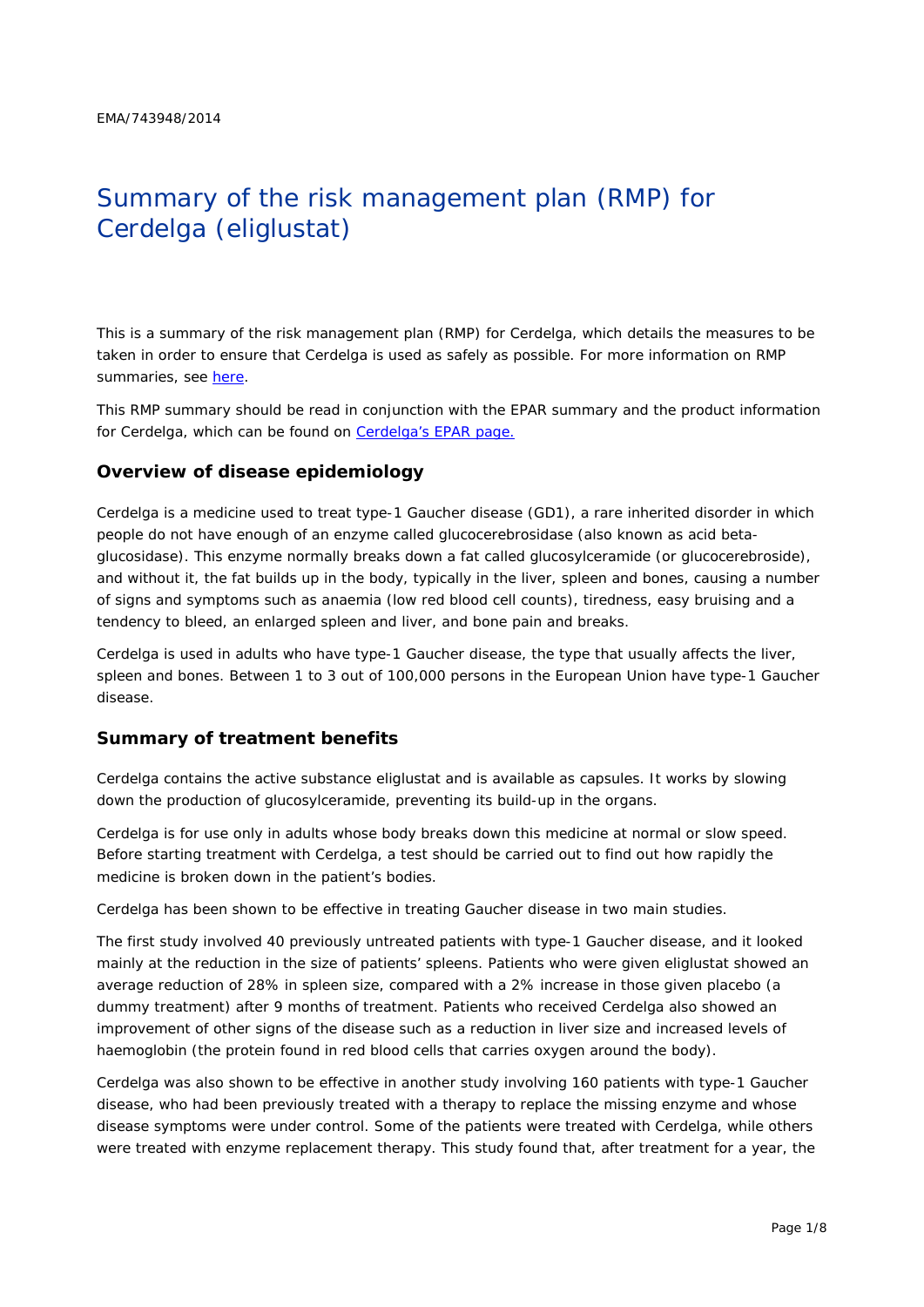disease remained stable in 85% of patients treated with Cerdelga compared with 94% of patients who continued with the enzyme replacement therapy.

## **Unknowns relating to treatment benefits**

There is limited information on the long-term treatment effects of Cerdelga in adult patients with type-1 Gaucher disease.

#### **Summary of safety concerns**

#### *Important identified risks*

There are no important identified risks.

#### *Important potential risks*

| <b>Risk</b>                                                                                                                                                          | What is known                                                                                                                                                                                                                                                                  |  |  |
|----------------------------------------------------------------------------------------------------------------------------------------------------------------------|--------------------------------------------------------------------------------------------------------------------------------------------------------------------------------------------------------------------------------------------------------------------------------|--|--|
| Interactions with other<br>medicines that may<br>reduce the breakdown of<br>Cerdelga, or with<br>grapefruit products (use<br>with CYP2D6 and/or<br>CYP3A inhibitors) | Certain medicines and grapefruit products may increase the level of<br>Cerdelga in the blood ('CYP2D6 and/or CYP3A inhibitors'). Cerdelga must<br>not be used with strong or moderate CYP2D6 or CYP3A inhibitors.<br>Consumption of grapefruit or its juice should be avoided. |  |  |
|                                                                                                                                                                      | Examples of medicines which may have a strong effect on Cerdelga<br>$\bullet$<br>are: paroxetine and fluoxetine (used to treat depression), quinidine<br>(used to treat irregular heartbeat), and itraconazole and<br>clarithromycin (used to treat infections).               |  |  |
|                                                                                                                                                                      | Examples of medicines which may have a less strong (moderate)<br>effect on Cerdelga are: duloxetine (used in depression and anxiety<br>disorders) and terbinafine, fluconazole and erythromycin (used to<br>treat infections).                                                 |  |  |
| Interactions with other<br>medicines that may speed<br>up the breakdown of<br>Cerdelga (use with strong<br>CYP3A inducers)                                           | There are also certain medicines that may decrease the level of Cerdelga<br>in the blood and thereby reduce the effectiveness of Cerdelga ('strong<br>CYP3A inducers'). Therefore it is not recommended to give Cerdelga in<br>combination with these medicines.               |  |  |
| Interactions with other<br>medicines for which<br>Cerdelga may slow down<br>their breakdown (use with<br>P-gp or CYP2D6<br>substrates)                               | Cerdelga may increase the level of some medicines in the blood ('P-gp<br>substrates and CYP2D6 substrates'). The dosage of these medicines may<br>have to be decreased.                                                                                                        |  |  |
| Use in patients whose                                                                                                                                                | There are differences among people in the speed that their body breaks                                                                                                                                                                                                         |  |  |
| body breaks down<br>Cerdelga at unknown                                                                                                                              | down Cerdelga, which depends on the functioning of a specific enzyme in<br>the liver. As a result, the level of Cerdelga in the blood may vary. A test                                                                                                                         |  |  |
| speed                                                                                                                                                                | should be carried out before starting treatment with Cerdelga to find out<br>if the patient's body breaks down Cerdelga at the required normal or slow                                                                                                                         |  |  |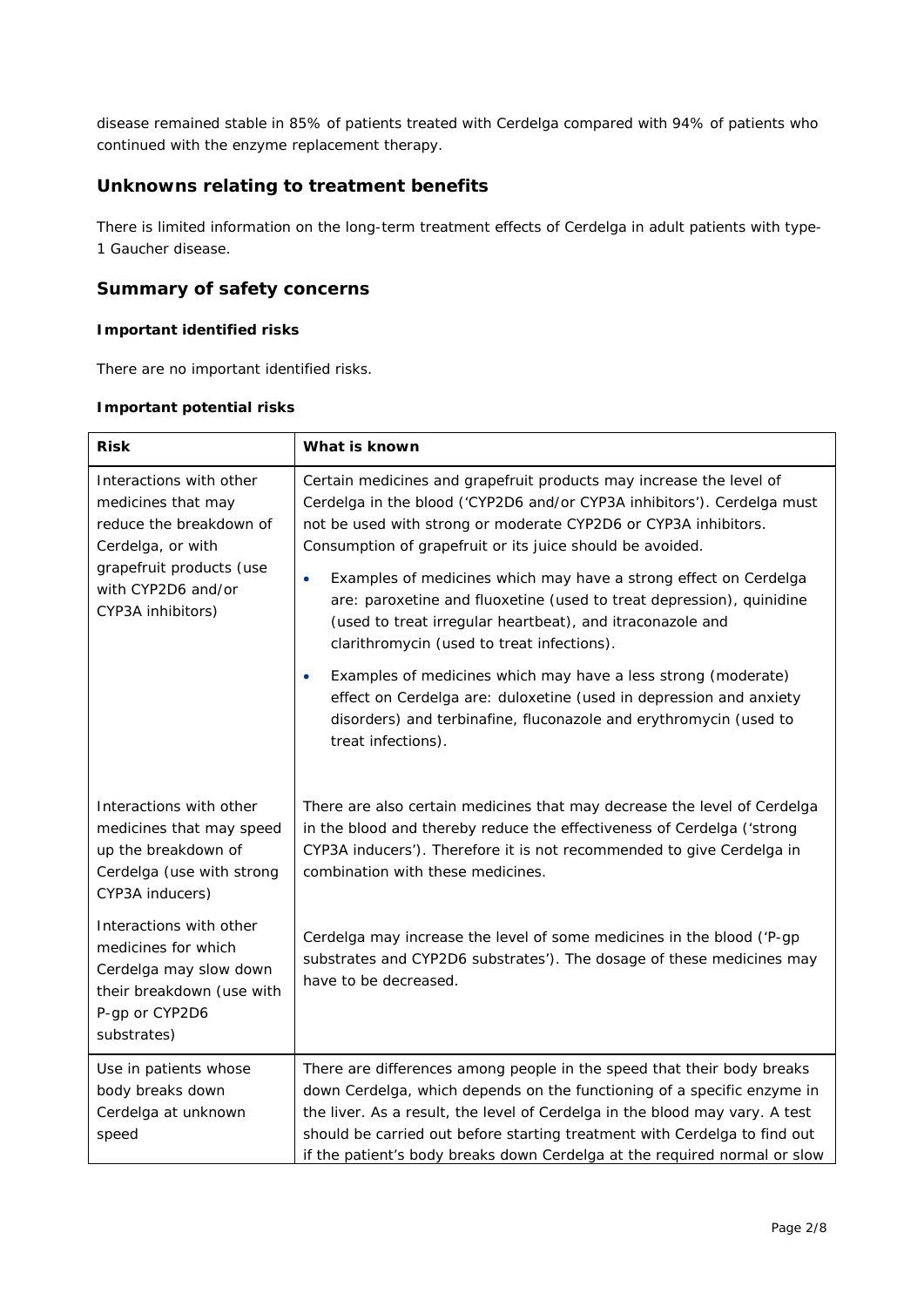| <b>Risk</b>                                                                                                                                | What is known                                                                                                                                                                                                                                                                                                                                                                                                                                                                                                                  |  |  |
|--------------------------------------------------------------------------------------------------------------------------------------------|--------------------------------------------------------------------------------------------------------------------------------------------------------------------------------------------------------------------------------------------------------------------------------------------------------------------------------------------------------------------------------------------------------------------------------------------------------------------------------------------------------------------------------|--|--|
|                                                                                                                                            | speed.                                                                                                                                                                                                                                                                                                                                                                                                                                                                                                                         |  |  |
| Irregular or abnormal<br>heart beat and conditions<br>that affect the heart<br>rhythm (cardiac<br>conduction disorders and<br>arrhythmias) | A small number of patients treated with Cerdelga in the clinical studies<br>experienced mild events of irregular or abnormal heart beat. In most<br>cases, these were considered not related to treatment with Cerdelga.<br>There is a risk of irregular or abnormal heart beat and changes in the<br>electrical activity of the heart (which may affect the heart rhythm) when<br>levels of Cerdelga in the blood are very high. Situations which may lead<br>to very high levels of Cerdelga in the blood should be avoided. |  |  |
| Fainting (vasovagal<br>syncope)                                                                                                            | In clinical studies, a small number of female patients experienced fainting<br>while taking Cerdelga. In those cases, medical reasons other than taking<br>Cerdelga could explain the fainting. All patients were able to continue<br>treatment with Cerdelga.                                                                                                                                                                                                                                                                 |  |  |
| Unapproved (off label) use<br>in Gaucher disease type-2<br>and $-3$                                                                        | Cerdelga is not intended for use other than in adult patients with type-1<br>Gaucher disease. Use in disease subtypes other than type-1 has not been<br>sufficiently investigated.                                                                                                                                                                                                                                                                                                                                             |  |  |
| A disorder of the nerves<br>which can cause<br>weakness, tingling or<br>numbness (peripheral<br>neuropathy)                                | A small number of patients treated with Cerdelga in clinical trials<br>experienced numbness and/or tingling in their hands and/or feet. In those<br>cases medical reasons other than taking Cerdelga could explain these<br>findings. The events of numbness and/or tingling were mild, non-serious,<br>and the patients were able to continue taking Cerdelga.                                                                                                                                                                |  |  |

#### *Missing information*

| <b>Risk</b>                                                                                                                                                                                                                | What is known                                                                                                                                                                                                                                                                                                                                                              |
|----------------------------------------------------------------------------------------------------------------------------------------------------------------------------------------------------------------------------|----------------------------------------------------------------------------------------------------------------------------------------------------------------------------------------------------------------------------------------------------------------------------------------------------------------------------------------------------------------------------|
| Use in patients with heart<br>disease or heart rhythm<br>problems (use in patients<br>with a history of current<br>cardiac ischaemia or heart<br>failure, clinically significant<br>arrhythmias or conduction<br>findings) | Patients with heart disease or heart rhythm problems were excluded from<br>the clinical studies with Cerdelga, since there is a potential risk of an<br>effect on the electrical activity of the heart when levels of Cerdelga in the<br>blood are very high. Therefore, the use of Cerdelga in patients with heart<br>disease or heart rhythm problems should be avoided. |
| Use in patients with liver<br>problems (hepatic<br>impairment)                                                                                                                                                             | Cerdelga is broken down in the liver. Patients with liver problems were<br>excluded from the studies with Cerdelga. Therefore, there are no data<br>available on the use of Cerdelga in these patients.                                                                                                                                                                    |
| Use in children                                                                                                                                                                                                            | The studies conducted in patients with type-1 Gaucher disease to date<br>included only a very small number of children. No conclusions can be<br>drawn.                                                                                                                                                                                                                    |
| Use in patients who are<br>pregnant or breastfeeding                                                                                                                                                                       | Animal studies showed no harmful effect in the offspring, no passing of<br>Cerdelga into milk and no transfer of Cerdelga to the unborn animal.<br>However, as pregnant and breastfeeding women were excluded from the<br>clinical studies with Cerdelga no conclusions can be drawn. Thus, it is                                                                          |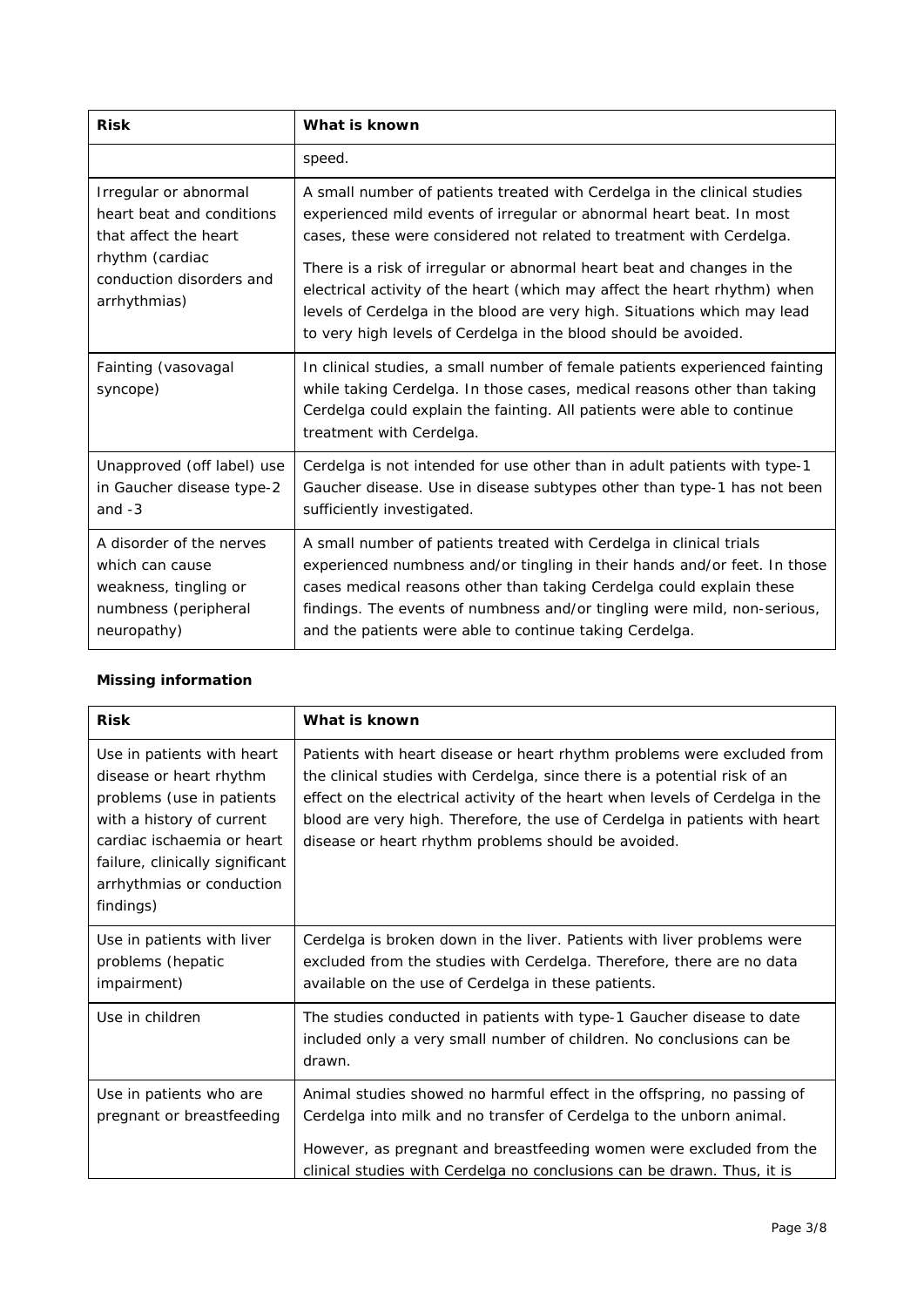| <b>Risk</b>                                                                                                                                       | What is known                                                                                                                                                                                                                        |  |  |  |
|---------------------------------------------------------------------------------------------------------------------------------------------------|--------------------------------------------------------------------------------------------------------------------------------------------------------------------------------------------------------------------------------------|--|--|--|
|                                                                                                                                                   | recommended to avoid the use of Cerdelga during pregnancy.                                                                                                                                                                           |  |  |  |
|                                                                                                                                                   | It is unknown whether Cerdelga is excreted in human milk. Breastfeeding<br>is not recommended during treatment with Cerdelga.                                                                                                        |  |  |  |
| Safety with long-term use                                                                                                                         | The current safety profile of Cerdelga has been established based on data<br>collected in patients treated on average for up to 3 years. No information<br>is available on treatments longer than 3 years.                           |  |  |  |
| Use in patients whose<br>body breaks down<br>Cerdelga at faster speed<br>(use in patients who are<br>CYP2D6 ultra-rapid<br>metabolisers or 'URM') | It is possible that Cerdelga is not effective enough in URM patients<br>treated with 100 mg twice a day; however, no conclusions can be made<br>based on the limited available data. Cerdelga should not be used in URM<br>patients. |  |  |  |
| Use in patients with<br>kidney problems (renal<br>impairment)                                                                                     | Patients with kidney problems were excluded from the clinical studies<br>with Cerdelga. Therefore, there are no data available on the use of<br>Cerdelga in these patients.                                                          |  |  |  |

## **Summary of risk minimisation measures by safety concern**

All medicines have a summary of product characteristics (SmPC) which provides physicians, pharmacists and other healthcare professionals with details on how to use the medicine, and also describes the risks and recommendations for minimising them. Information for patients is available in lay language in the package leaflet. The measures listed in these documents are known as 'routine risk minimisation measures'.

The SmPC and the package leaflet are part of the medicine's product information. The product information for Cerdelga can be found on [Cerdelga's EPAR page.](http://www.ema.europa.eu/ema/index.jsp?curl=/pages/medicines/human/medicines/003724/human_med_001840.jsp)

This medicine has special conditions and restrictions for its safe and effective use ('additional risk minimisation measures'). Full details on these conditions and the key elements of any educational material can be found in Annex II of the product information which is published on Cerdelga's EPAR page; how they are implemented in each country however, will depend upon agreement between the marketing authorisation holder and the national authorities.

These additional risk minimisation measures are for the following risks:

*Interaction with other medicines that may increase or decrease the level of Cerdelga in the blood, with grapefruit products, and with medicines for which Cerdelga may slow down their breakdown (use with CYP2D6 and/or CYP3A inhibitors- Use with strong CYP3A inducers – Use with P-gp or CYP2D6 substrates)*

**Risk minimisation measure**: Healthcare professional and patient educational material

Objective and rationale:

• To prevent situations that may cause large increases in Cerdelga levels in the blood to very high levels and to prevent situations where Cerdelga may increase the levels of other medicines in the body. Educating health care professionals and patients on what medicines, over-the-counter medicines or herbal products they cannot prescribe or should not be used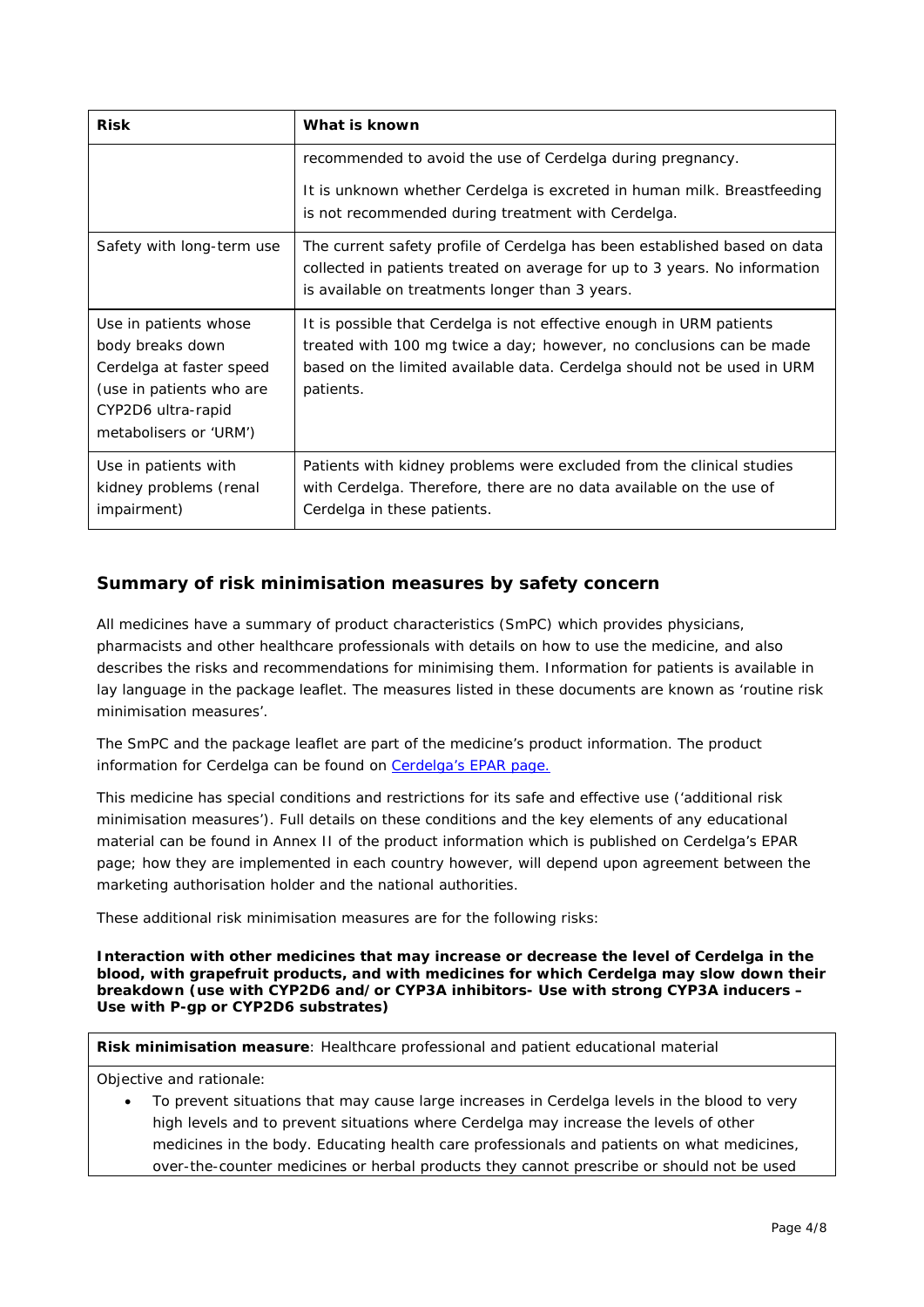together with Cerdelga, and to inform patients not to consume grapefruit products.

Description:

- Healthcare professional educational material: The guide for the prescriber includes a checklist of actions to be taken before starting treatment with Cerdelga, including checking and warning for medicines that may alter the effect of Cerdelga or that may be affected by Cerdelga.
- Patient educational material: Patient alert card to remind the patient to consult their doctor before starting any new prescription medicine, over-the-counter medicine or herbal product. The patient alert card informs about current treatment with Cerdelga and medicines that should not be prescribed or used together with Cerdelga.

#### *Use in patients whose body breaks down Cerdelga at unknown speed (use of eliglustat in patients for whom the ability to break down the medicine is unknown or for whom no test has been done)*

**Risk minimisation measure**: Healthcare professional educational material

Objective and rationale: To remind healthcare professionals to determine for each patient at what speed their body breaks down Cerdelga. Patients for whom the ability to break down the medicine is unknown or for whom no test has been done should not use Cerdelga.

Description: The guide for the prescriber includes a checklist of actions to be taken before starting treatment with Cerdelga, including the need to determine the speed at which the patient's body breaks down Cerdelga.

## **Planned post-authorisation development plan**

#### *List of studies in post-authorisation development plan*

| Study/activity<br>(including<br>study number) | <b>Objectives</b>                                                                                                                                                                | Safety concerns<br>/efficacy issue<br>addressed                                                                                                                                                | <b>Status</b> | <b>Planned date for</b><br>submission of<br>(interim and)<br>final results                                                                       |
|-----------------------------------------------|----------------------------------------------------------------------------------------------------------------------------------------------------------------------------------|------------------------------------------------------------------------------------------------------------------------------------------------------------------------------------------------|---------------|--------------------------------------------------------------------------------------------------------------------------------------------------|
| Prospective ICGG<br>safety sub-<br>registry   | To characterise the<br>long-term safety profile<br>of Cerdelga in real-<br>world clinical practice.<br>To describe the<br>patients' characteristics<br>and utilisation patterns. | Safety in long-<br>$\bullet$<br>term treatment<br>use.<br>Use in patients for<br>٠<br>whom the ability<br>to break down the<br>medicine is<br>unknown or for<br>whom no test has<br>been done. | Planned.      | Concept protocol<br>will be submitted<br>within 3 months<br>after approval.<br>Milestones will be<br>reported in<br>PSURs.<br>Re-evaluation at 5 |
|                                               |                                                                                                                                                                                  | Off-label use in<br>Gaucher disease<br>type 2 and 3.<br>Use of eliglustat in<br>patients who are<br>ultra-rapid<br>metabolisers.                                                               |               | year after first<br>Cerdelga patient<br>has been entered.                                                                                        |
| Paediatric study<br>in patients with          | To evaluate<br>pharmacokinetics (how                                                                                                                                             | Use in children                                                                                                                                                                                | Planned       | Planned final<br>report: Q4 2021.                                                                                                                |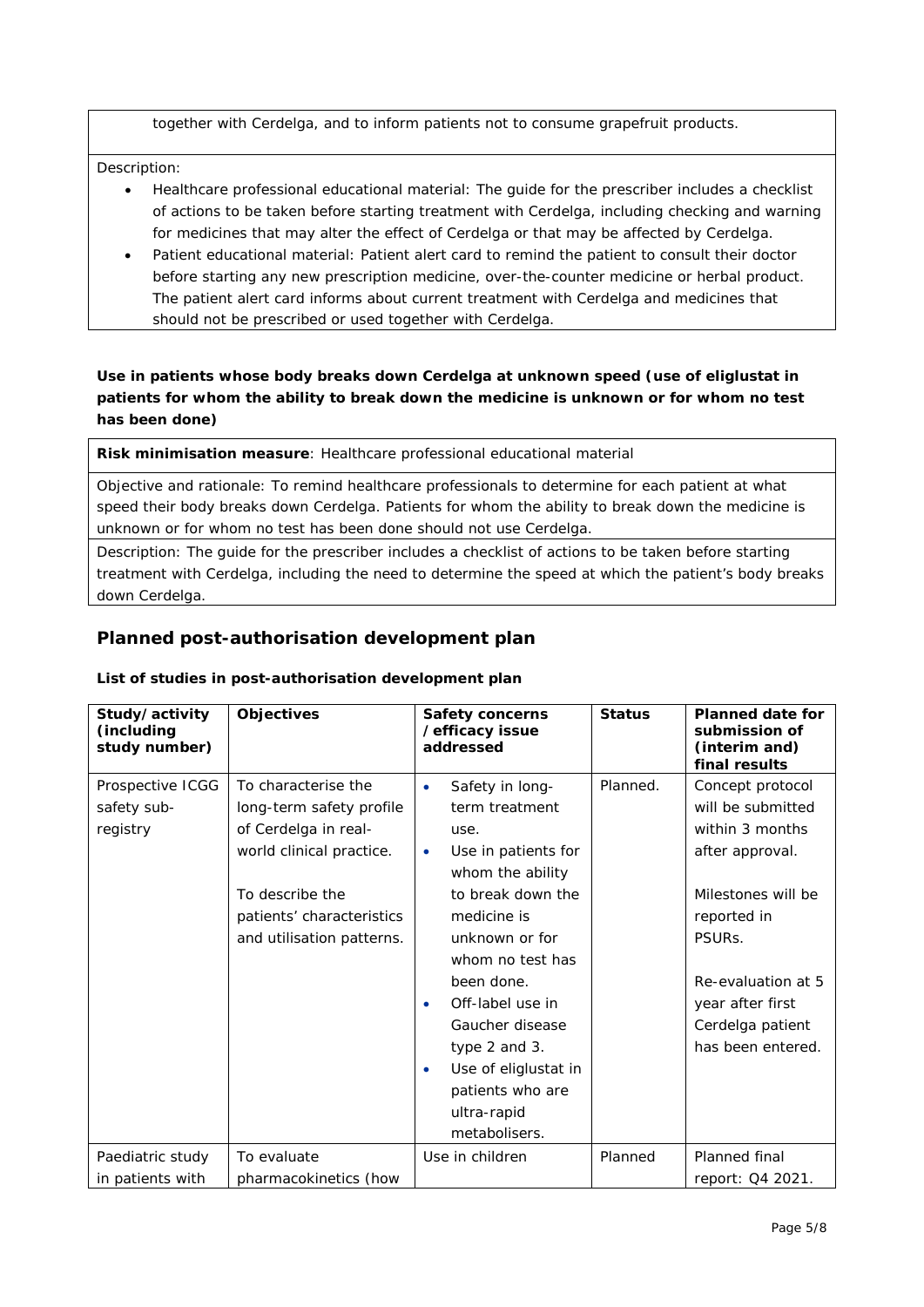| Study/activity<br>(including<br>study number)                                                                            | Objectives                                                                                                                                                                                                                                                        | <b>Safety concerns</b><br>/efficacy issue<br>addressed                                                                                                                                                                                                      | <b>Status</b> | <b>Planned date for</b><br>submission of<br>(interim and)<br>final results                                                                      |
|--------------------------------------------------------------------------------------------------------------------------|-------------------------------------------------------------------------------------------------------------------------------------------------------------------------------------------------------------------------------------------------------------------|-------------------------------------------------------------------------------------------------------------------------------------------------------------------------------------------------------------------------------------------------------------|---------------|-------------------------------------------------------------------------------------------------------------------------------------------------|
| Gaucher disease<br>type 1 and 3<br>Pharmacokinetics<br>of oral single-<br>dose eliglustat in<br>subjects with<br>hepatic | the medicine is broken<br>down in the body),<br>safety, and efficacy of<br>Cerdelga in children<br>with Gaucher disease<br>type-1 and -3.<br>To evaluate the<br>pharmacokinetics of<br>eliglustat in subjects<br>with liver impairment                            | Use in patients with<br>liver impairment.                                                                                                                                                                                                                   | Planned       | Planned final<br>report: Q3 2017.                                                                                                               |
| dysfunction<br>Pharmacokinetics<br>of oral single-<br>dose eliglustat in<br>subjects with<br>renal impairment            | To evaluate eliglustat<br>pharmacokinetics in<br>subjects with kidney<br>impairment after<br>administration of<br>eliglustat.                                                                                                                                     | Use in patients with<br>kidney impairment.                                                                                                                                                                                                                  | Planned       | Planned final<br>report: Q3 2017.                                                                                                               |
| Drug utilisation<br>study of<br>eliglustat in<br>Europe using<br>electronic<br>healthcare<br>records                     | To assess<br>compliance/adherence<br>to the labelling with<br>regard to interactions<br>with other medicines.                                                                                                                                                     | Drug-drug interaction.                                                                                                                                                                                                                                      | Planned       | Pilot study report:<br>Q3 2014.<br>Annual reports<br>starting one year<br>after launch in EU.<br>Final report 4<br>years after launch<br>in EU. |
| Drug utilisation<br>study of<br>eliglustat in the<br>US population<br>using the<br>Marketscan®<br>database               | To assess<br>compliance/adherence<br>to the labelling with<br>regard to interactions<br>with other medicines.<br>To assess<br>compliance/adherence<br>to the labelling with<br>regard to assessment<br>of whether patients are<br>slow or normal<br>metabolisers. | Drug-drug<br>interaction.<br>Use in patients for<br>$\bullet$<br>whom the ability<br>to break down the<br>medicine is<br>unknown or for<br>whom no test has<br>been done.<br>Use in patients<br>$\bullet$<br>who are CYP2D6<br>ultra-rapid<br>metabolisers. | Planned       | Annual reports<br>starting one year<br>after launch in US.<br>Final report 4<br>years after launch<br>in US.                                    |
| Phase 2 open<br>label,<br>uncontrolled<br>study in patients<br>with GD1 who                                              | To determine the long-<br>term efficacy, safety,<br>and pharmacokinetic<br>effects of Cerdelga.                                                                                                                                                                   | Long-term safety and<br>efficacy.                                                                                                                                                                                                                           | Ongoing       | August 2016                                                                                                                                     |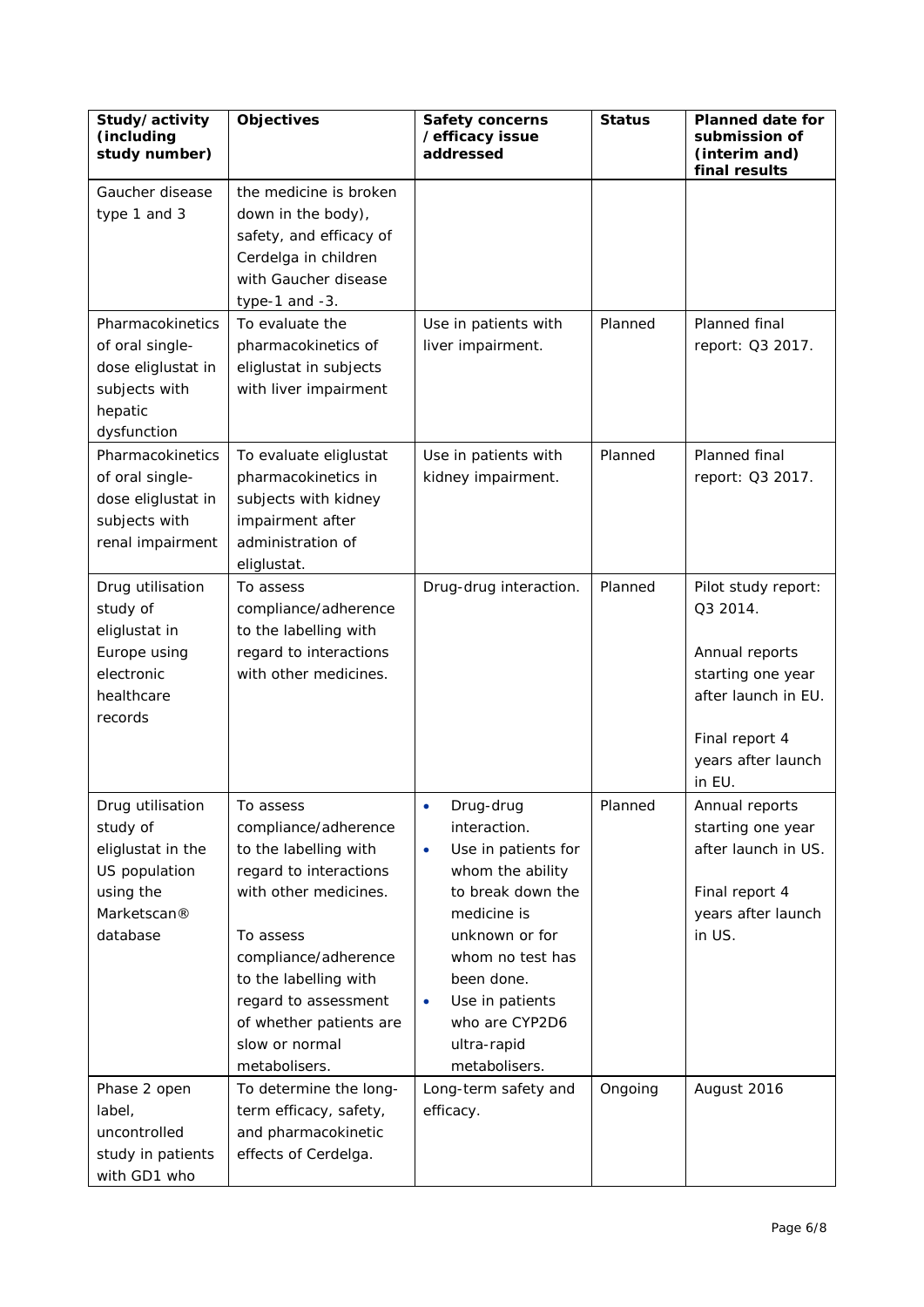| Study/activity<br>(including<br>study number) | Objectives                                          | <b>Safety concerns</b><br>/efficacy issue<br>addressed | <b>Status</b> | <b>Planned date for</b><br>submission of<br>(interim and)<br>final results |
|-----------------------------------------------|-----------------------------------------------------|--------------------------------------------------------|---------------|----------------------------------------------------------------------------|
| were untreated                                |                                                     |                                                        |               |                                                                            |
| or had not been                               |                                                     |                                                        |               |                                                                            |
| treated in                                    |                                                     |                                                        |               |                                                                            |
| preceding 12                                  |                                                     |                                                        |               |                                                                            |
| months                                        |                                                     |                                                        |               |                                                                            |
| (GZGD00304)                                   |                                                     |                                                        |               |                                                                            |
| Phase 3,                                      | To determine the long-                              | Long-term safety and                                   | Ongoing       | <b>July 2016</b>                                                           |
| randomised,                                   | term efficacy, safety,                              | efficacy.                                              |               |                                                                            |
| double-blind,                                 | and pharmacokinetics                                |                                                        |               |                                                                            |
| placebo-                                      | of Cerdelga in patients                             |                                                        |               |                                                                            |
| controlled study                              | with type-1 Gaucher                                 |                                                        |               |                                                                            |
| in patients with                              | disease.                                            |                                                        |               |                                                                            |
| GD1 who were                                  |                                                     |                                                        |               |                                                                            |
| untreated or had                              |                                                     |                                                        |               |                                                                            |
| not been treated                              |                                                     |                                                        |               |                                                                            |
| in preceding                                  |                                                     |                                                        |               |                                                                            |
| 9 months                                      |                                                     |                                                        |               |                                                                            |
| (GZGD02507)                                   |                                                     |                                                        |               |                                                                            |
| Phase 3,                                      | To study the long-term                              | Long-term safety and                                   | Ongoing       | November 2015                                                              |
| randomised,                                   | efficacy, safety and                                | efficacy.                                              |               |                                                                            |
| open-label,                                   | pharmacokinetics of                                 |                                                        |               |                                                                            |
| active                                        | Cerdelga in patients                                |                                                        |               |                                                                            |
| comparator                                    | with type-1 Gaucher                                 |                                                        |               |                                                                            |
| study in patients                             | disease who have                                    |                                                        |               |                                                                            |
| with GD1 who                                  | reached therapeutic                                 |                                                        |               |                                                                            |
| achieved                                      | goals with enzyme                                   |                                                        |               |                                                                            |
| therapeutic goals                             | replacement therapy                                 |                                                        |               |                                                                            |
| with long-term                                | $(ERT)$ .                                           |                                                        |               |                                                                            |
| ERT                                           |                                                     |                                                        |               |                                                                            |
| (GZGD02607)                                   |                                                     |                                                        |               |                                                                            |
| Phase 3<br>randomised,                        | To evaluate the efficacy                            | Efficacy of QD vs BID                                  | Ongoing       | March 2016                                                                 |
| double-blind,                                 | and safety of once daily<br>(QD) versus twice daily | dosing.                                                |               |                                                                            |
| study to evaluate                             | (BID) dosing of                                     |                                                        |               |                                                                            |
| QD vs BID                                     | Cerdelga in patients                                |                                                        |               |                                                                            |
| dosing in                                     | with type-1 Gaucher                                 |                                                        |               |                                                                            |
| patients with                                 | disease who have                                    |                                                        |               |                                                                            |
| GD1 who                                       | demonstrated clinical                               |                                                        |               |                                                                            |
| demonstrate                                   | stability on BID dosing                             |                                                        |               |                                                                            |
| clinical stability                            | of Cerdelga.                                        |                                                        |               |                                                                            |
| on BID dosing                                 |                                                     |                                                        |               |                                                                            |
| (GZGD03109)                                   |                                                     |                                                        |               |                                                                            |
| Aggregate report                              | To assess long-term                                 | Safety with long-term                                  | Planned       | <b>Statistical Analysis</b>                                                |
| of adverse                                    | safety.                                             | use.                                                   |               | Plan: Q4 2015.                                                             |
| events from the                               |                                                     |                                                        |               |                                                                            |
| studies                                       |                                                     |                                                        |               | Submission of                                                              |